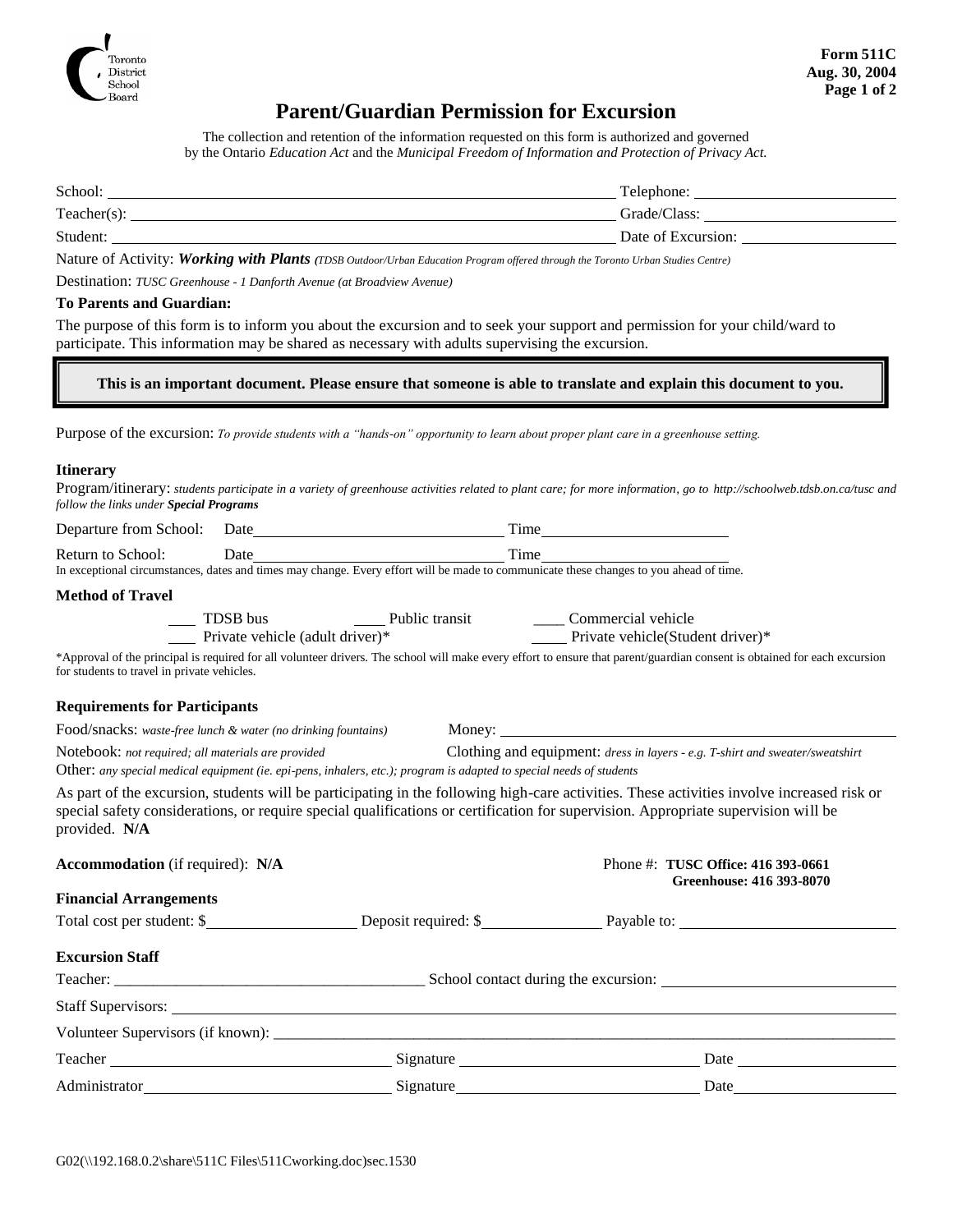

 **Please sign in either the YES or the NO box and return this form to the teacher by:\_\_\_\_\_\_\_\_\_\_\_\_\_\_\_\_\_\_\_\_\_\_\_\_\_\_\_\_\_\_\_**

| in the excursion to:                                                                                                                                                                                                                                                                                                                                                                               |                                                                                                                                                        |    |  |  |
|----------------------------------------------------------------------------------------------------------------------------------------------------------------------------------------------------------------------------------------------------------------------------------------------------------------------------------------------------------------------------------------------------|--------------------------------------------------------------------------------------------------------------------------------------------------------|----|--|--|
|                                                                                                                                                                                                                                                                                                                                                                                                    | Working with Plants (through the Toronto Urban Studies Centre, TDSB)                                                                                   |    |  |  |
|                                                                                                                                                                                                                                                                                                                                                                                                    | Emergency Contact: <u>Contact: Emergency Phone Number:</u> Emergency Phone Number:                                                                     |    |  |  |
| I/we give permission for my/our child/ward to be transported in a private vehicle (adult driver) ____, private vehicle<br>(student driver)_____ who has been authorized by the principal.                                                                                                                                                                                                          |                                                                                                                                                        |    |  |  |
|                                                                                                                                                                                                                                                                                                                                                                                                    |                                                                                                                                                        |    |  |  |
|                                                                                                                                                                                                                                                                                                                                                                                                    | Is there any change in medical information or a medical reason why your child should not participate in the activity, or which may                     |    |  |  |
| Should it become necessary for my/our child/ward to have medical care, I/we hereby give the teacher permission to use her/his best<br>judgment in obtaining the best of such service for my/our child/ward. I/we understand that any cost will be my/our responsibility. I/we<br>also understand that in the event of illness or accident, I/we will be notified as soon as possible.              |                                                                                                                                                        |    |  |  |
|                                                                                                                                                                                                                                                                                                                                                                                                    | (printed name of parent/guardian)                                                                                                                      |    |  |  |
|                                                                                                                                                                                                                                                                                                                                                                                                    |                                                                                                                                                        |    |  |  |
|                                                                                                                                                                                                                                                                                                                                                                                                    | (or student, if 18 years old or older)<br>For students 18 years old or older, it is strongly recommended that the parent/guardian also sign this form. |    |  |  |
| I wish to volunteer on this trip:                                                                                                                                                                                                                                                                                                                                                                  | $Yes$ <sub>_________</sub>                                                                                                                             |    |  |  |
| Signature of Parent/Guardian                                                                                                                                                                                                                                                                                                                                                                       | Today's date:<br><u> 1989 - Johann Stoff, deutscher Stoffen und der Stoffen und der Stoffen und der Stoffen und der Stoffen und der</u>                |    |  |  |
|                                                                                                                                                                                                                                                                                                                                                                                                    | (or student, if 18 years old or older)                                                                                                                 |    |  |  |
|                                                                                                                                                                                                                                                                                                                                                                                                    |                                                                                                                                                        |    |  |  |
|                                                                                                                                                                                                                                                                                                                                                                                                    |                                                                                                                                                        |    |  |  |
|                                                                                                                                                                                                                                                                                                                                                                                                    | participate in the excursion to Working with Plants (through the Toronto Urban Studies Centre, TDSB)                                                   | on |  |  |
| $(data)$ $(date)$ $(date)$ $(date)$ $(date)$ $(date)$ $(date)$ $(date)$ $(date)$ $(date)$ $(ensure)$ $(ensure)$ $(ensure)$ $(ensure)$ $(ensure)$ $(ensure)$ $(ensure)$ $(ensure)$ $(ensure)$ $(ensure)$ $(ensure)$ $(ensure)$ $(ensure)$ $(ensure)$ $(ensure)$ $(ensure)$ $(ensure)$ $(ensure)$ $(ensure)$ $(ensure)$ $(ensure)$ $(ensure)$ $(ensure)$ $(ensure)$ $(ensure)$ $(ensure)$ $(ensure)$ |                                                                                                                                                        |    |  |  |
|                                                                                                                                                                                                                                                                                                                                                                                                    |                                                                                                                                                        |    |  |  |
|                                                                                                                                                                                                                                                                                                                                                                                                    | (printed name of parent/guardian)                                                                                                                      |    |  |  |
|                                                                                                                                                                                                                                                                                                                                                                                                    | (or student, if 18 years old or older)                                                                                                                 |    |  |  |
|                                                                                                                                                                                                                                                                                                                                                                                                    |                                                                                                                                                        |    |  |  |